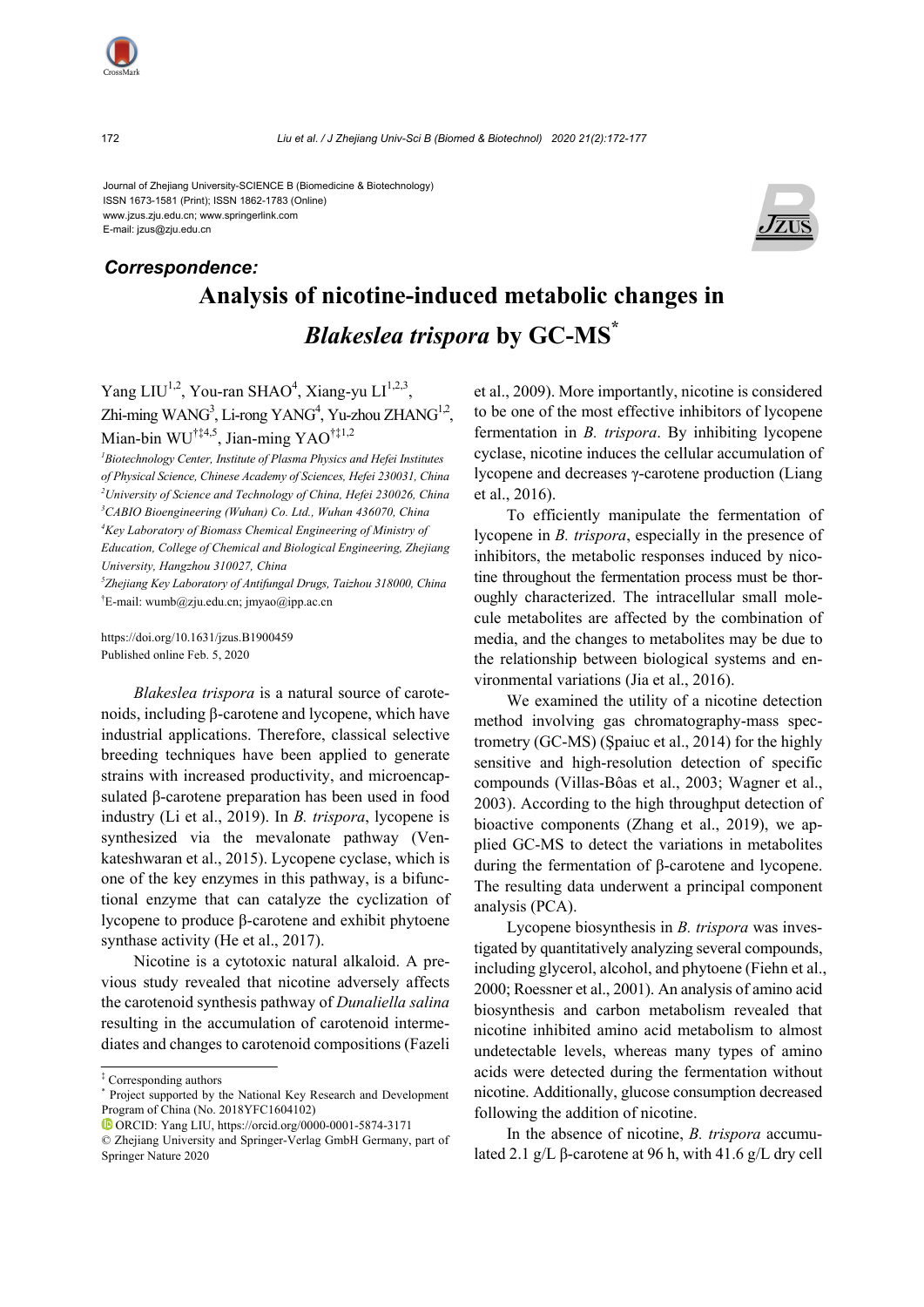weight (DCW) (Fig. 1a). Lycopene was biosynthesized after the addition of nicotine at 24 h, and 1.44 g/L lycopene was obtained upon completion of the fermentation, with 42.5 g/L DCW (Fig. 1b). The addition of 2.0 g/L nicotine completely inhibited β-carotene biosynthesis, but had no effect on the biomass (Fig. 1). Moreover, nicotine was consumed as the biomass increased. Thus, the nicotine level changed over time, essentially reaching 0 g/L at the end of the fermentation (i.e., completely consumed).

Regarding the fermentation without nicotine, a PCA revealed the first four principal components, amino acid metabolism, carbon metabolism, organic acid metabolism, and lipid metabolism, explained 46.2%, 12.5%, 9.7%, and 7.7% of the total variance, respectively. Additionally, a PCA of the lycopene fermentation process with nicotine indicated that the first four principal components, carbon metabolism, octadecenoic acid biosynthesis, organic acid metabolism, and hexadecenoic acid metabolism, explained 49.3%, 11.8%, 10.9%, and 8.5% of the total variance, respectively. Thus, the two fermentation processes differed significantly in terms of amino acid metabolism and lipid metabolism.

A comparison of the major metabolites revealed the main amino acids associated with the protein metabolism in the nicotine-free samples (Fig. 2a). Fatty acids were the most important components of the lycopene fermentation process with nicotine, which is consistent with the results of an earlier study (Tereshina et al., 2010). However, amino acid metabolism was almost completely inhibited.

The intracellular amino acids differed significantly between the two fermentation processes. In the absence

of nicotine, the abundance of the main amino acids, including alanine, phenylalanine, α-aminoisobutyric acid, aspartic acid, glutamate, and glycine, exhibited a downward trend over the first 72 h of the fermentation, but then increased dramatically. This may have been because of the depletion of nitrogen as the biomass increased during the fermentation until 72 h, and when the biomass plateaued, the free amino acids accumulated. More importantly, glutamate was consumed after 84 h, implying that this amino acid is closely related to carotenoid biosynthesis. A previous study indicated that sodium glutamate promotes lycopene biosynthesis (Zhuang et al., 2007). However, during the lycopene fermentation with nicotine, few amino acids and their derivatives were detected, suggesting that nicotine decreases the efficiency of protein synthesis. Ding et al. (2014) also reported that nicotine decreases the amino acid concentration. This effect of nicotine may also contribute to fungal morphological changes. Specifically, because of a lack of a protein framework in the cell membrane, the *B. trispora* producing lycopene was relatively soft and fragile.

During the fermentation with nicotine, the intracellular glucose was underutilized (Fig. 2b), leading to the production of more glycerol than lycopene. Intracellular glycerol is reportedly an important compatible solute that adjusts cell membrane permeability by triggering the high osmolarity glycerol (HOG) pathway (Hohmann, 2002), which enables cells to adapt to hyperosmotic stress conditions (Dihazi et al., 2004; Petelenz-Kurdziel et al., 2013; Sabir et al., 2017).

The glycerol concentration during the fermentation with nicotine was relatively high during the whole process, but gradually decreased from 24 to





(a) Fermentation without nicotine; (b) Fermentation with nicotine. DCW: dry cell weight. Data are expressed as overall mean deviation  $\delta$  ( $n=21$ )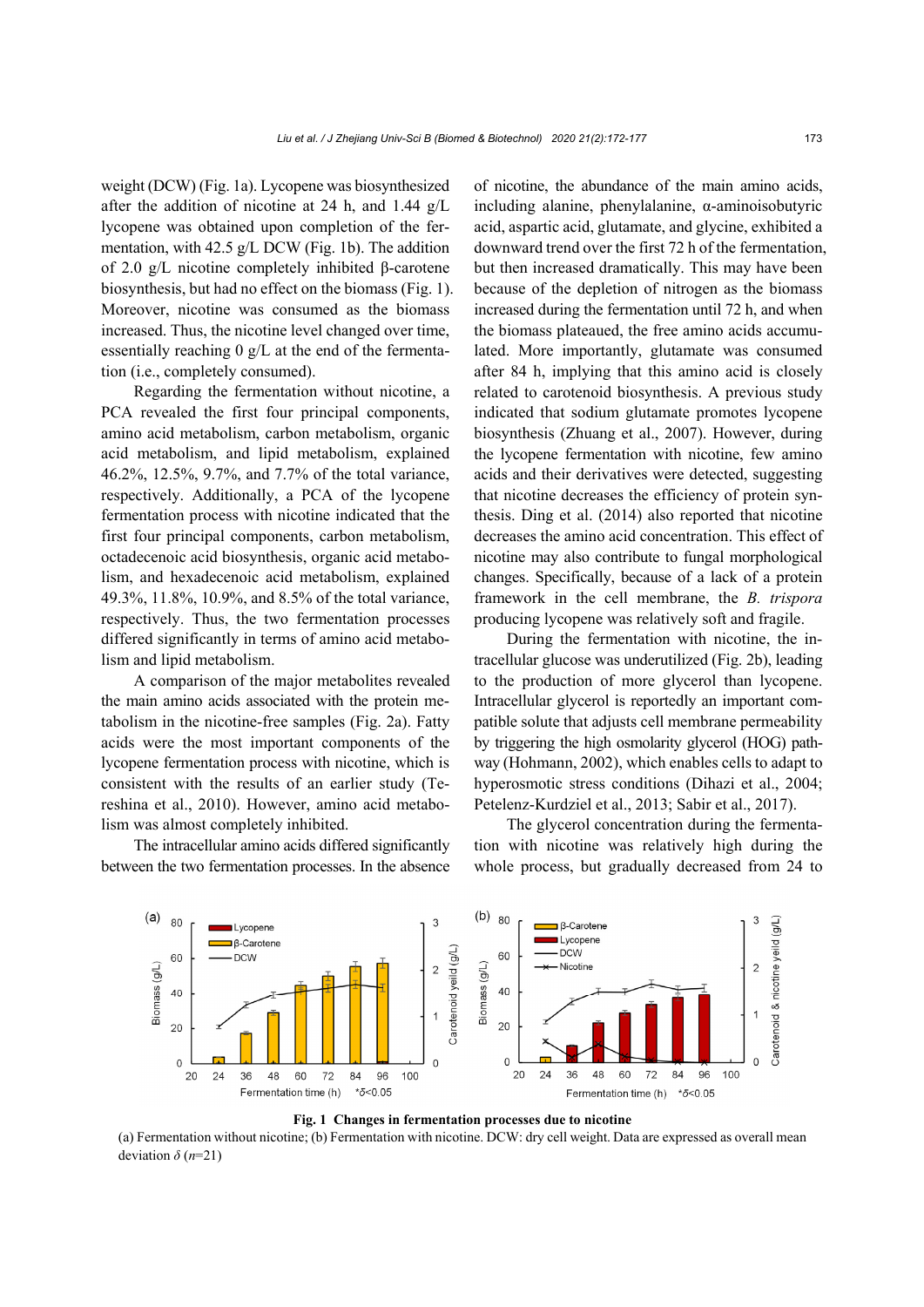72 h in the non-nicotine process (Fig. 2b). The most likely explanation for this observation is that the intracellular glycerol quickly increased to high levels via the HOG pathway to protect cells from withering due to the high sugar concentration, because glucose was nearly not consumed in the nicotine condition, and was kept in a relatively high concentration before 24 h in the fermentation without nicotine. The hyperosmotic stress declined along with the depletion of glucose as the fermentation progressed. The glycerol was also an intermediate of the metabolism of oil and was consumed in the middle fermentation stage. Thereafter, a metabolic collapse may have occurred during the apoptosis phase, during which the unconsumed glycerol accumulated gradually. Nicotine likely weakened the HOG pathway to some extent.

Fructose, which was not included as a media component, was converted to glucose, resulting in very low overall fructose levels during fermentation (Fig. 2b). Additionally, the fructose content exhibited the completely opposite trends in the two fermentation modes, implying that fructose metabolism is negatively correlated with the nicotine content.

Considerable changes were observed for some intermediates of the tricarboxylic acid (TCA) cycle (Fig. 2c), particularly fumarate, which exhibited the greatest differences between the two fermentation modes among the analyzed intermediates. The low fumarate level during the lycopene fermentation process with nicotine may indicate its importance for the nicotine-induced modifications of *B. trispora*. When nicotine was neutralized with organic acids, including fumarate and malate, the relevant metabolic flux and the TCA cycle flux decreased. Moreover, cellular damages due to nicotine were also expected to decrease.

Fumarate and malate concentrations remained relatively high from 36 to 60 h, but decreased at 72 h, which is approximately when the biomass peaked, before increasing sharply. During the main carotenoid biosynthesis stage, oxygen levels were apparently sufficient for cell respiration under the saccharified conditions. This may explain why the TCA cycle



**Fig. 2 Changes of metabolites in response to different fermentation modes** 

(a) Amino acids; (b) Carbonhydrate; (c) Organic acids; (e) Fatty acids. GLU: glucose; GLY: glycerol; FRU: fructose; FUM: fumarate; PA: phosphoric acid; MAL: malate; HA: hexadecenoic acid; OA: octadecenoic acid; AzA: azelaic acid; LA: linoleic acid; *A*i/*A*s: area of ingredient/area of standard. Data are expressed as overall mean deviation *δ* (*n*=21)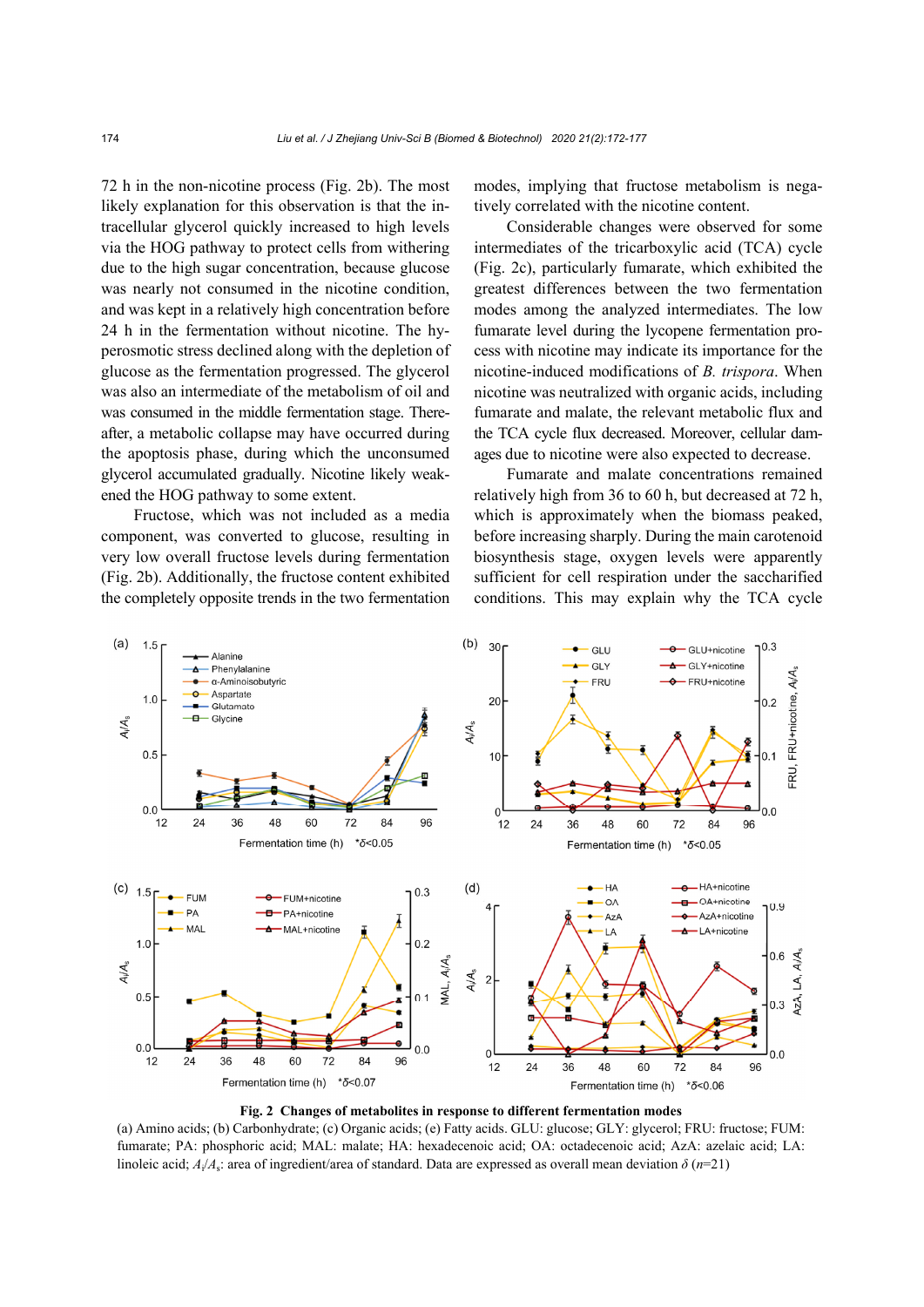intermediates were highly abundant in this phase. Our findings are consistent with those of an earlier highthroughput metabolic state analysis (Villas-Bôas et al., 2005), in which the metabolic activity increased substantially after 72 h because of the lack of dissolved oxygen associated with an excessive biomass. Other studies proved that TCA cycle intermediates are maintained at high levels in anaerobic environments (Nissen et al., 1997; Franzén, 2003).

Phosphoric acid, which is usually important for adjusting signal transduction pathways, also contributes to the conversion of adenosine diphosphate (ADP) to adenosine triphosphate (ATP), the oxidation of citrate in the TCA cycle, and glycolysis (Ding et al., 2014). In the current study, an analysis of phosphoric acid (Fig. 2c) indicated that its intracellular content decreased considerably after the addition of nicotine at 24 h and remained low for the duration of the fermentation. When nicotine was not included in the fermentation process, phosphoric acid accumulated in part because of the highly active TCA cycle (Zhou et al., 2009). In the presence of nicotine, besides the normal metabolic response, phosphoric acid may have neutralized the nicotine, similar to fumarate.

Similar changes to the azelaic acid content were observed in both fermentation processes (Fig. 2d). Azelaic acid is considered to be a metabolic intermediate (Seo et al., 2018) that is a precursor for the biosynthesis of other fatty acids. The observed decrease in azelaic acid levels might be related to the carbon consumption during the fermentation phase. Increasing nicotine concentrations enhanced the accumulation of linoleic acid prior to the 60-h timepoint, indicating that some glucose was used to biosynthesize linoleic acid instead of lycopene as well as hexadecenoic acid. Both of the unsaturated fatty acids were probably present in an intracellular oil depot to preserve lycopene and serve as terpene precursors.

The inclusion of nicotine during fermentation decreased the hexadecenoic acid and octadecenoic acid, but the hexadecenoic acid was kept relatively in a higher level (Fig. 2d). Recent studies confirmed that fatty acids promote the production of β-carotene and lycopene (Singh et al., 2018; Ma et al., 2019). In the current study, the fatty acid levels throughout the fermentation indicated that nicotine promoted the increase in the abundance of fatty acid derivatives. Additionally, the amino acid changes had almost the same tendencies as the changes to glycerol, glucose, malic acid, and sebacic acid, which may represent the flow of carbon sources. Glycerin can be used to synthesize hexadecenoic acid. During the fermentation process, β-carotene or lycopene should be efficiently synthesized until the 72-h time-point, after which they are degraded by the enzymes of the mevalonate pathway and other intermediates of carbon metabolism accumulate.

The GC-MS analysis described herein clarified the differences in the general *B. trispora* metabolite profiles between the fermentation of β-carotene without nicotine and the lycopene fermentation with nicotine as an inhibitor. The results of this study may form the basis for future investigations on the complex changes in the *B. trispora* metabolic network in response to nicotine. Some of the observed changes to metabolites are associated with the intracellular reactions mediating the response to nicotine during lycopene fermentation. Moreover, amino acid metabolism was mostly inhibited in the presence of nicotine. Glucose may be used during the normal β-carotene fermentation, but not in the lycopene fermentation with nicotine. The inclusion of nicotine maintained the TCA cycle at a relatively low level, with fatty acids and glycerin used as the main carbon sources. The metabolism of fatty acids, especially hexadecenoic acid and linoleic acid, apparently increases in response to nicotine. Future studies should focus on developing new *B. trispora* strains in which the metabolic network has been proficiently modulated to address industrial requirements (e.g. increased lycopene yield) based on proteomic and lipidomic research.

### **Contributors**

Yang LIU and You-ran SHAO analyzed the data and wrote a draft of the manuscript. Zhi-ming WANG and Li-rong YANG conducted the fermentation experiments. Xiang-yu LI and Yu-zhou ZHANG completed the sample treatments and revised the description of the GC-MS analysis. Mian-bin WU and Jian-ming YAO designed the study and modified the manuscript. All authors have read and approved the final manuscript. Therefore, all authors have full access to all the data in the study and take responsibility for the integrity and security of the data.

#### **Acknowledgments**

We thank Liwen Bianji, Edanz Editing China (https:// www.liwenbianji.cn/ac) for editing the English text of a draft of this manuscript.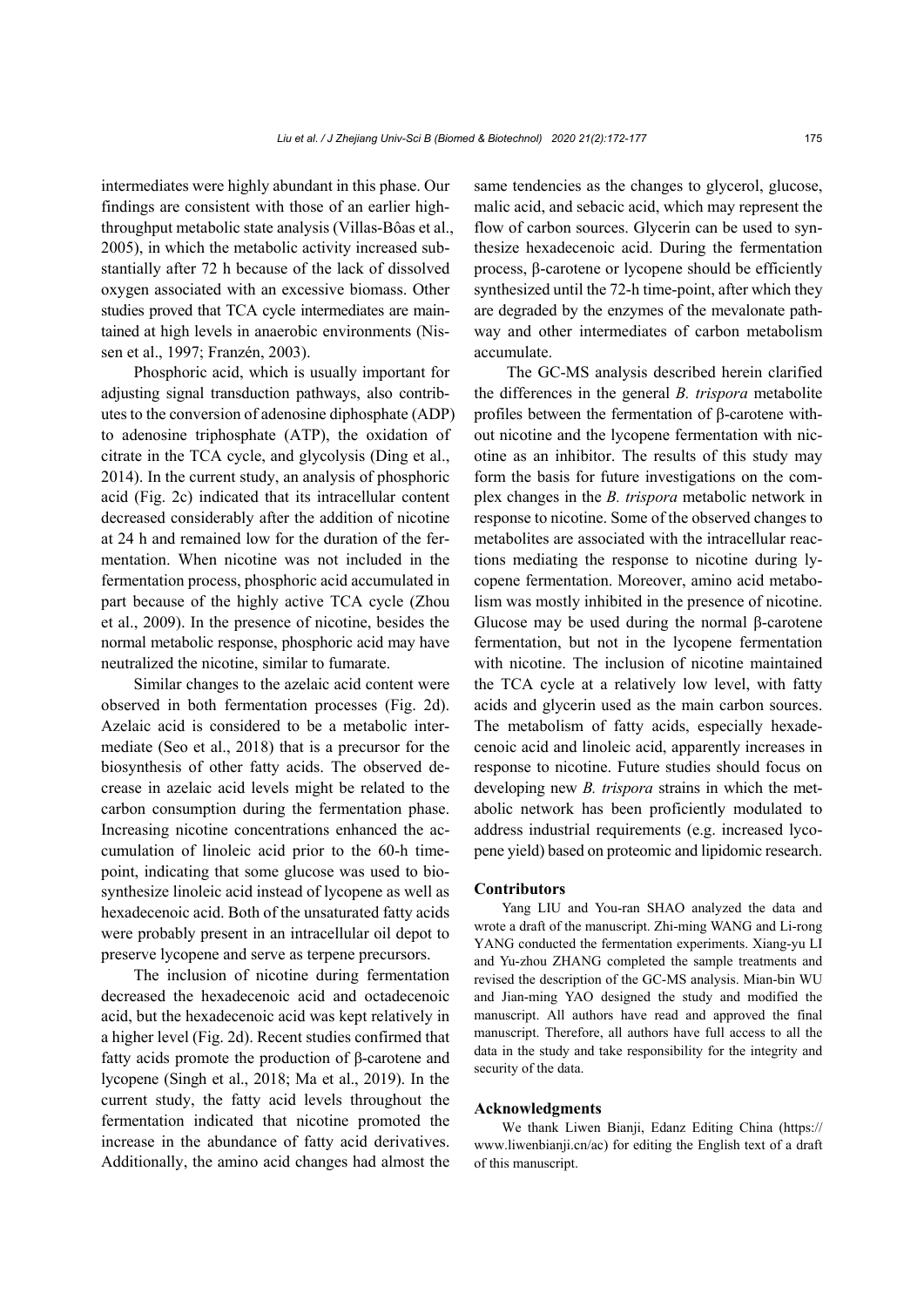#### **Compliance with ethics guidelines**

Yang LIU, You-ran SHAO, Xiang-yu LI, Zhi-ming WANG, Li-rong YANG, Yu-zhou ZHANG, Mian-bin WU, and Jian-ming YAO declare that they have no conflict of interest.

This article does not contain any studies with human or animal subjects performed by any of the authors.

#### **References**

- Dihazi H, Kessler R, Eschrich K, 2004. High osmolarity glycerol (HOG) pathway-induced phosphorylation and activation of 6-phosphofructo-2-kinase are essential for glycerol accumulation and yeast cell proliferation under hyperosmotic stress. *J Biol Chem*, 279(23):23961-23968. https://doi.org/10.1074/jbc.M31297420
- Ding LJ, Chen JJ, Zou JD, et al., 2014. Dynamic metabolomic responses of *Escherichia coli* to nicotine stress. *Can J Microbiol*, 60(8):547-556.

https://doi.org/10.1139/cjm-2014-0206

- Fazeli MR, Tofighi H, Madadkar-Sobhani A, et al., 2009. Nicotine inhibition of lycopene cyclase enhances accumulation of carotenoid intermediates by *Dunaliella salina*  CCAP 19/18. *Eur J Phycol*, 44(2):215-220. https://doi.org/10.1080/09670260802578526
- Fiehn O, Kopka J, Dörmann P, et al., 2000. Metabolite profiling for plant functional genomics. *Nat Biotechnol*, 18(11):1157- 1161.

https://doi.org/10.1038/81137

- Franzén CJ, 2003. Metabolic flux analysis of RQ-controlled microaerobic ethanol production by *Saccharomyces cerevisiae*. *Yeast*, 20(2):117-132. https://doi.org/10.1002/yea.956
- He ZJ, Wang SZ, Yang YM, et al., 2017. β-Carotene production promoted by ethylene in *Blakeslea trispora* and the mechanism involved in metabolic responses. *Process Biochem*, 57:57-63.

https://doi.org/10.1016/j.procbio.2017.02.028

Hohmann S, 2002. Osmotic stress signaling and osmoadaptation in yeasts. *Microbiol Mol Biol Rev*, 66(2):300-372. https://doi.org/10.1128/MMBR.66.2.300-372.2002

Jia HM, Li Q, Zhou C, et al., 2016. Chronic unpredictive mild stress leads to altered hepatic metabolic profile and gene expression. *Sci Rep*, 6(1):23441. https://doi.org/10.1038/srep23441

Li XY, Wu MB, Xiao M, et al., 2019. Microencapsulated β-carotene preparation using different drying treatments. *J Zhejiang Univ-Sci B (Biomed & Biotechnol)*, 20(11): 901-909.

https://doi.org/10.1631/jzus.B1900157

Liang MH, Hao YF, Li YM, et al., 2016. Inhibiting lycopene cyclases to accumulate lycopene in high β-caroteneaccumulating *Dunaliella bardawil*. *Food Bioprocess Technol*, 9(6):1002-1009.

https://doi.org/10.1007/s11947-016-1681-6

Ma T, Shi B, Ye ZL, et al., 2019. Lipid engineering combined

with systematic metabolic engineering of *Saccharomyces cerevisiae* for high-yield production of lycopene. *Metab Eng*, 52:134-142.

https://doi.org/10.1016/j.ymben.2018.11.009

- Nissen TL, Schulze U, Nielsen J, et al., 1997. Flux distributions in anaerobic, glucose-limited continuous cultures of *Saccharomyces cerevisiae*. *Microbiology*, 143(1):203-218. https://doi.org/10.1099/00221287-143-1-203
- Petelenz-Kurdziel E, Kuehn C, Nordlander B, et al., 2013. Quantitative analysis of glycerol accumulation, glycolysis and growth under hyper osmotic stress. *PLoS Computat Biol*, 9(6):e1003084.

https://doi.org/10.1371/journal.pcbi.1003084

Roessner U, Luedemann A, Brust D, et al., 2001. Metabolic profiling allows comprehensive phenotyping of genetically or environmentally modified plant systems. *Plant Cell*, 13(1):11-29.

https://doi.org/10.1105/tpc.13.1.11

- Sabir F, Loureiro-Dias MC, Soveral G, et al., 2017. Functional relevance of water and glycerol channels in *Saccharomyces cerevisiae*. *FEMS Microbiol Lett*, 364(9):fnx080. https://doi.org/10.1093/femsle/fnx080
- Seo EJ, Yeon YJ, Seo JH, et al., 2018. Enzyme/whole-cell biotransformation of plant oils, yeast derived oils, and microalgae fatty acid methyl esters into *n*-nonanoic acid, 9-hydroxynonanoic acid, and 1,9-nonanedioic acid. *Bioresour Technol*, 251:288-294.

https://doi.org/10.1016/j.biortech.2017.12.036

- Singh G, Sinha S, Bandyopadhyay KK, et al., 2018. Triauxic growth of an oleaginous red yeast *Rhodosporidium toruloides* on waste 'extract' for enhanced and concomitant lipid and β-carotene production. *Microb Cell Factor*, 17(1):182. https://doi.org/10.1186/s12934-018-1026-4
- Şpaiuc D, Şpac AF, Agoroaei L, et al., 2014. Nicotine determination from tabacco by GC/MS. *Farmacia*, 62(5):983- 990.
- Tereshina VM, Memorskaya AS, Feofilova EP, 2010. Lipid composition of the mucoraceous fungus *Blakeslea trispora* under lycopene formation-stimulating conditions. *Microbiology*, 79(1):34-39.

https://doi.org/10.1134/S0026261710010054

- Venkateshwaran M, Jayaraman D, Chabaud M, et al., 2015. A role for the mevalonate pathway in early plant symbiotic signaling. *Proc Natl Acad Sci USA*, 112(31):9781-9786. https://doi.org/10.1073/pnas.1413762112
- Villas-Bôas SG, Delicado DG, Åkesson M, et al., 2003. Simultaneous analysis of amino and nonamino organic acids as methyl chloroformate derivatives using gas chromatographymass spectrometry. *Anal Biochem*, 322(1):134-138. https://doi.org/10.1016/j.ab.2003.07.018
- Villas-Bôas SG, Moxley JF, Åkesson M, et al., 2005. Highthroughput metabolic state analysis: the missing link in integrated functional genomics of yeasts. *Biochem J*, 388(2):669-677.

https://doi.org/10.1042/BJ20041162